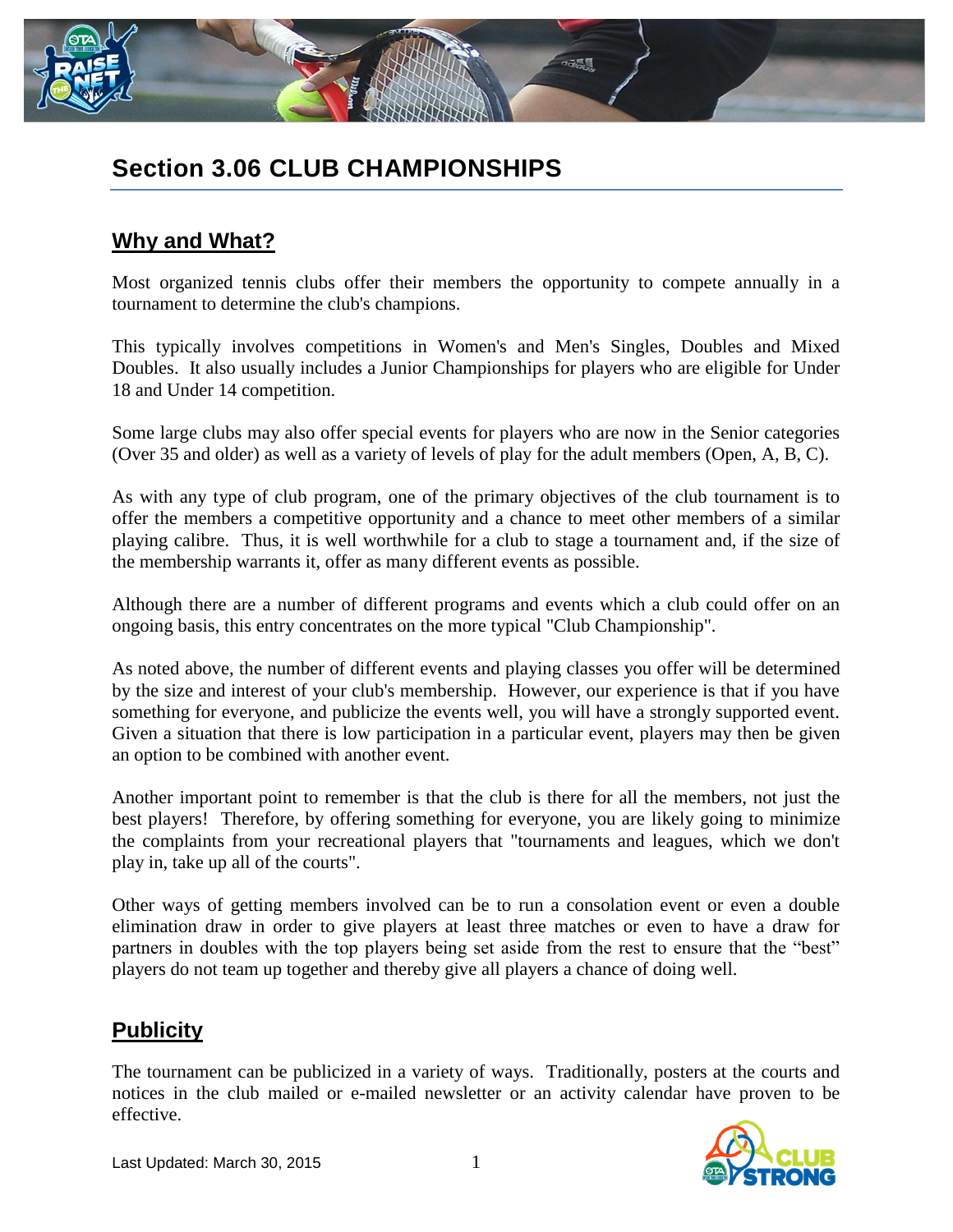

Posters should include information on the events being offered, the dates for each event, the entry process and deadline, as well as other important information such as entry fees (if any) and the name and telephone number of the person organizing the tournament so that people know who to contact with questions.

Direct promotion and recruitment at other club events, such as social round robins, will also help raise interest. At times, a little arm twisting is all that is needed to get someone to enter.

However, running a good event one year is probably the best way to promote the next year's club tournament. If the members have enjoyed the event in the past, they will promote it to other members and actively seek out information on the dates for the current year's club tournament.

The entry process could be as simple as a sign up sheet if no entry fee is being charged. However, if there is a nominal entry fee, it is suggested that an entry form be used which must be completed and submitted, with the entry fee, by the designated deadline.

### **Draws and Seedings**

Once entries are closed, it is important to prepare the draws and post them as quickly as possible.

The first step of preparing the draws is to establish who your seeded players will be. Seeding players can be one of the most difficult tasks of the club tournament as there is often no objective basis for establishing seeds. Invariably, people feel they are not properly seeded in the event. For this reason, we have suggested that ladder standings could be used to establish club tournament seeding. In the event the club does not operate ladders, a seeding committee should be established so seeding is done with the input of a number of knowledgeable club members. Consider having your club pro sit on this committee.

When establishing your seeds, remember you are allowed to seed up to one person, or team, for every four entries, up to a maximum of 16 seeds. Thus, if you were to have a 32 draw for a men's singles event, you could seed up to 8 players.

In general, it is suggested you seed as many people as the rules allow, providing you have a rationale for the seeding. There are two reasons for this. To begin with, assuming you can develop a sound rationale for seeding the maximum allowed number, you are not being fair to these players if you do not seed them. You run the risk of having one of these players being drawn against another seed in the first round. In this case, neither the seeded player nor the player who should potentially have been seeded, is likely to be very pleased. Small problems like this lead to a bad feeling about the event and a poor participation level the next year.

The second reason for seeding the maximum number allowed is that when running any form of competition, you have a responsibility to ensure that the rules are adhered to and applied consistently. You can never be wrong by following the proper rules of competition. In the case

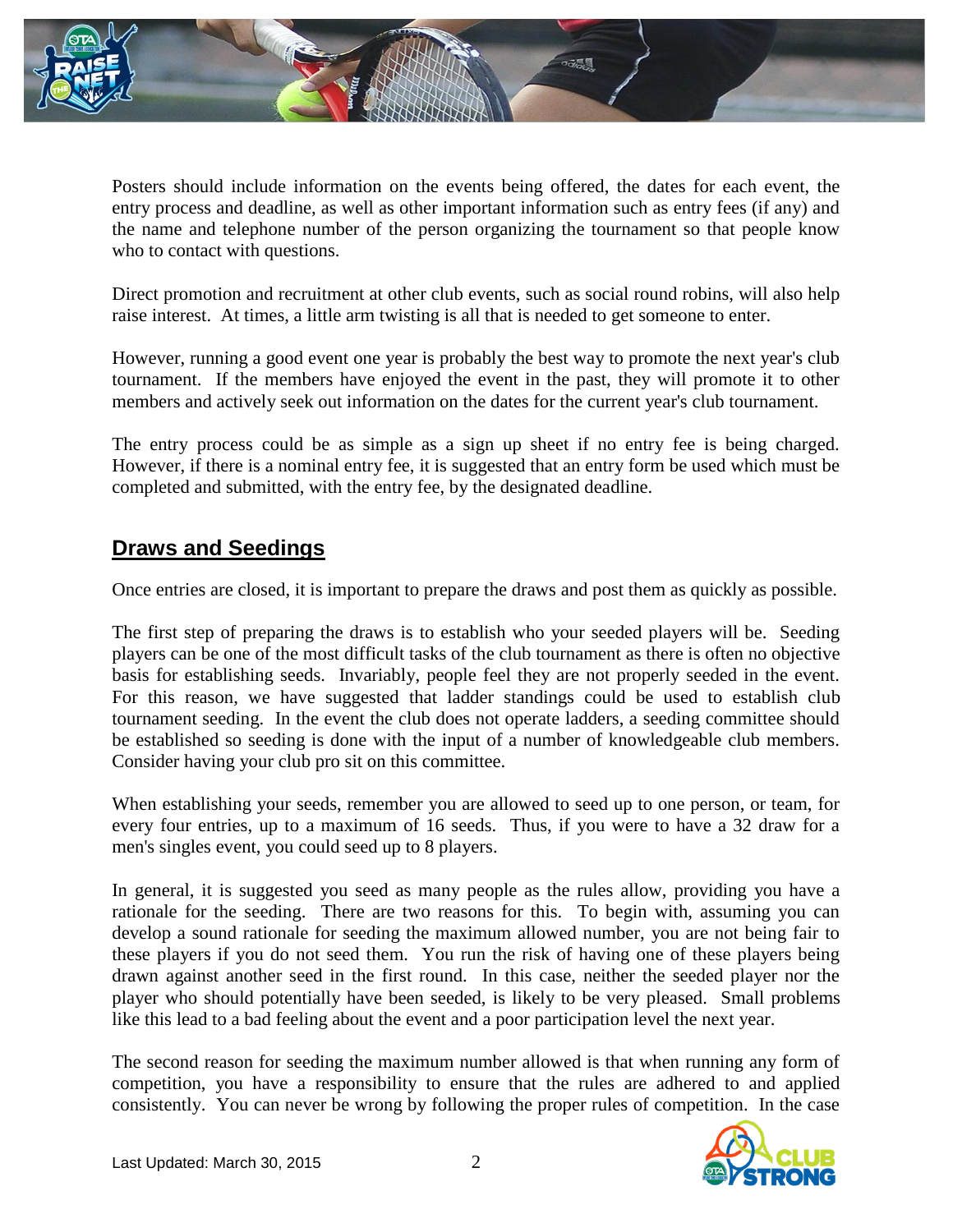

where one of the competitors lodges some form of complaint about the event, you know you will be able to justify your actions.

The same principles apply to preparing the actual draw. There have been many changes over the past twenty years with respect to the placing of seeded players in a draw and the process for making a draw. We would suggest anyone who is organizing a competition consult the "Rules of the Court", the official rule book of tennis, for the specific details on the process of placing seeds and making draws. Again, you cannot be wrong if it has been done by the book.

If your club does not have a copy of the "Rules of the Court", it can be purchased by contacting the OTA office. Every club should have one copy, if only to answer questions from members or settle the occasional dispute in a league or tournament match.

## **Running the Event**

Clubs may or may not charge an entry fee to enter the club tournament. When one is charged, it is typically nominal and usually only to cover the cost of prizes and trophies for the event.

Therefore, it is common for club tournaments to require that players provide their own balls. The common system is for both players to bring a can of new balls to the match. One can is used for the match. At the end of the match, the new can is given to the winner to use in the next round and the opponent keeps the used can.

Another common practice for club tournaments is to post the draw sheets and with them a deadline by which each round of the tournament has to be finished. It is then the responsibility of the players to contact their opponents and arrange a suitable time to play the match.

While this system looks good on paper, experience has shown that it is a rare club tournament where it has actually worked well. Invariably, the players have problems finding a mutually acceptable time to play and the event drags on well beyond the originally scheduled deadline. All it takes is one match to be held up to cause the entire draw to grind to a halt.

Recently, we have encountered more and more clubs who are adopting a more formal process for running their club tournament. At these clubs, matches are prescheduled by the organizers and players are informed of their scheduled match times. Depending on the size of the draw and the tightness of the schedule, the organizers may be able to allow some flexibility in the initial scheduling. However, once the match time has been determined, players either arrive on time or are defaulted.

This may seem drastic but it is far fairer to the majority of the competitors than allowing one or two people to hold up an entire tournament. It also allows for the entire event to be completed in a reasonable amount of time and can lead to the tournament becoming an "event" at the club which attracts other members as spectators. The fact that the tournament does not drag on forever and it has become an event for spectators will be appreciated by the members who are